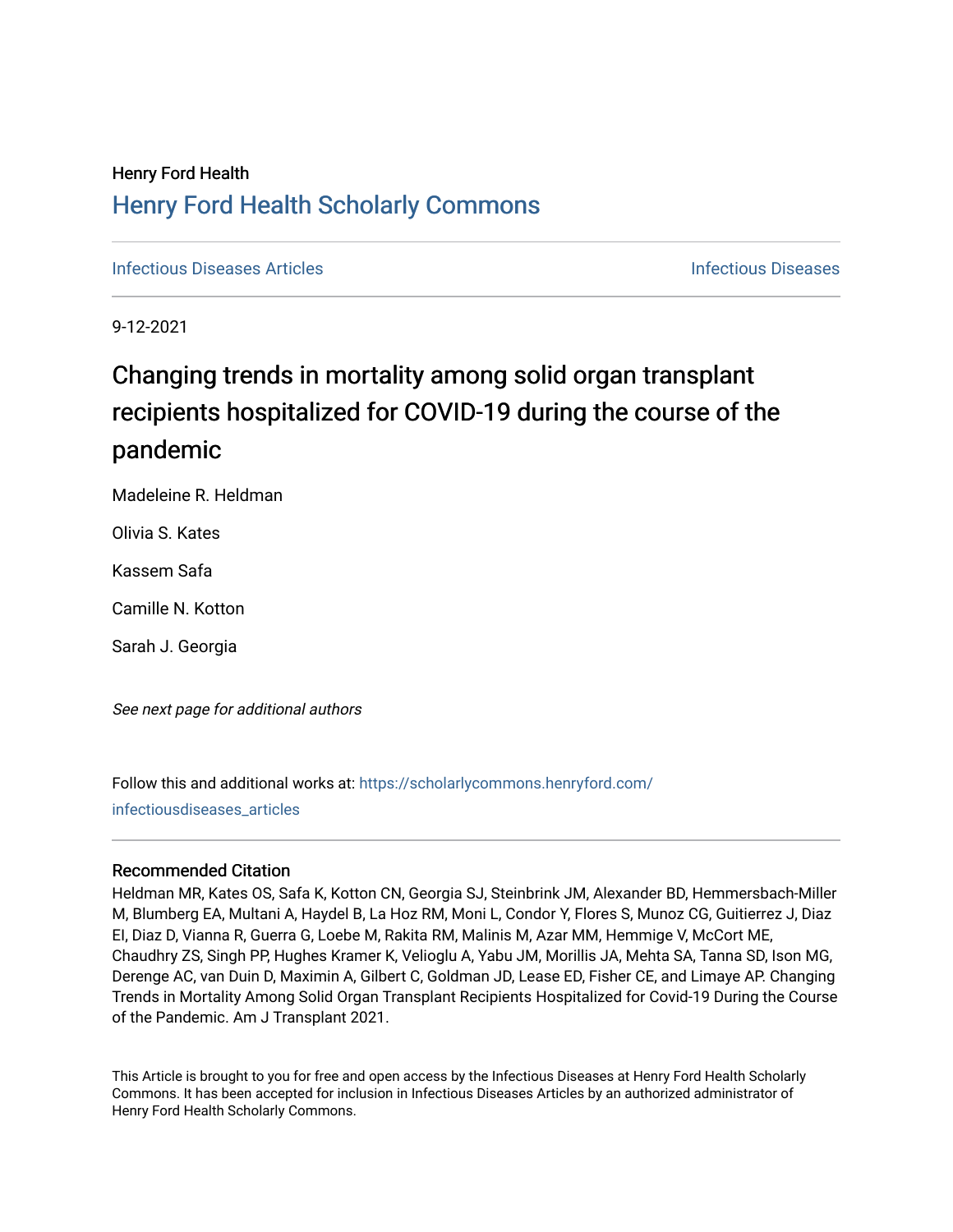## Authors

Madeleine R. Heldman, Olivia S. Kates, Kassem Safa, Camille N. Kotton, Sarah J. Georgia, Julie M. Steinbrink, Barbara D. Alexander, Marion Hemmersbach-Miller, Emily A. Blumberg, Ashrit Multani, Brandy Haydel, Ricardo M. La Hoz, Lisset Moni, Yesabeli Condor, Sandra Flores, Carlos G. Munoz, Juan Guitierrez, Esther I. Diaz, Daniela Diaz, Rodrigo Vianna, Giselle Guerra, Matthias Loebe, Robert M. Rakita, Maricar Malinis, Marwan M. Azar, Vagish Hemmige, Margaret E. McCort, Zohra S. Chaudhry, Pooja P. Singh, Kailey Hughes Kramer, Arzu Velioglu, Julie M. Yabu, Jose A. Morillis, Sapna A. Mehta, Sajal D. Tanna, Michael G. Ison, Ariella C. Derenge, David van Duin, Adrienne Maximin, Carlene Gilbert, Jason D. Goldman, Erika D. Lease, Cynthia E. Fisher, and Ajit P. Limaye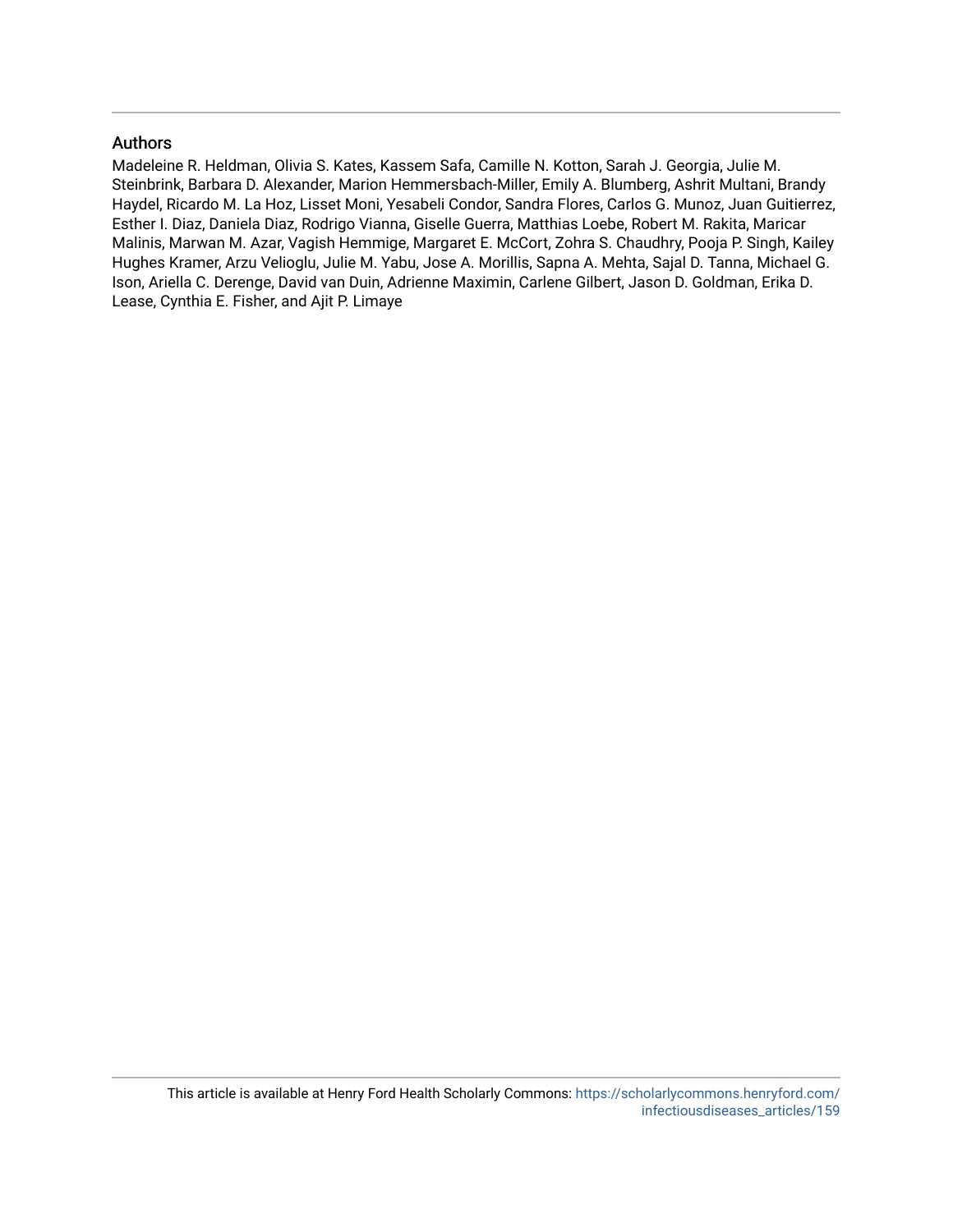DOI: 10.1111/ajt.16840

### **BRIEF COMMUNICATION**

# **Changing trends in mortality among solid organ transplant recipients hospitalized for COVID-19 during the course of the pandemic**

**Madeleine R. Heldman[1](https://orcid.org/0000-0002-9424-1870)** | **Olivia S. Kates1** | **Kassem Safa2** | **Camille N. Kotton2** | **Sarah J. Georgia2** | **Julie M. Steinbrink<sup>3</sup>** | **Barbara D. Alexander<sup>3</sup>** | **Marion Hemmersbach-Miller<sup>4</sup> • | Emily A. Blumberg<sup>[5](https://orcid.org/0000-0002-5193-6170)</sup> • | Ashrit Multani<sup>6</sup> | Brandy Haydel7** | **Ricardo M. La Hoz8** | **Lisset Moni9** | **Yesabeli Condor<sup>9</sup>** | **Sandra Flores9** | **Carlos G. Munoz<sup>9</sup>** | **Juan Guitierrez<sup>9</sup>** | **Esther I. Diaz<sup>9</sup>** | **Daniela Diaz<sup>9</sup>** | **Rodrigo Vianna9** | **Giselle Guerra[9](https://orcid.org/0000-0002-4098-4652)** | **Matthias Loebe9** | **Robert M. Rakita[1](https://orcid.org/0000-0001-8105-8455)** | **Maricar Malinis<sup>1[0](https://orcid.org/0000-0002-5720-9994)</sup> | Marwan M. Azar<sup>10</sup> | Vagish Hemmige<sup>11</sup> | Margaret E. McCort<sup>11</sup> | Zohra S. Chaudhry1[2](https://orcid.org/0000-0002-8733-2264)** | **Pooja P. Singh13** | **Kailey Hughes Kramer14** | **Arzu Velioglu15** | **Julie M. Yabu16** | **Jose A. Morillis17** | **Sapna A. Mehta18** | **Sajal D. Tanna19** | **Michael G. Ison19** | **Ariella C. Derenge20** | **David van Duin2[1](https://orcid.org/0000-0003-4784-3227)** | **Adrienne Maximin22** | **Carlene** Gilbert<sup>23</sup> | Jason D. Goldman<sup>1,2[4](https://orcid.org/0000-0002-3825-6832)</sup> | Erika D. Lease<sup>25</sup> | Cynthia E. Fisher<sup>1</sup> | **Ajit P. Limaye1** | **on behalf of the UW COVID-19 SOT Study Team\***

 $^{\rm 1}$ Division of Allergy and Infectious Diseases, University of Washington, Seattle, Washington

2 Massachusetts General Hospital, Boston, Massachusetts

 $^3$ Division of Infectious Diseases, Department of Medicine, Duke University, Durham, North Carolina

4 Section of Infectious Diseases, Baylor College of Medicine, Houston, Texas

5 Department of Medicine, Division of Infectious Diseases, Perelman School of Medicine, The University of Pennsylvania, Philadelphia, Pennsylvania

6 Division of Infectious Diseases, Department of Medicine, David Geffen School of Medicine at UCLA, Los Angeles, California

<sup>7</sup>Recanati/Miller Transplantation Institute, Icahn School of Medicine at Mount Sinai, New York, New York

 $^8$ Division of Infectious Diseases and Geographic Medicine, University of Texas Southwestern Medical Center, Dallas, Texas

9 University of Miami/Jackson Memorial Hospital, Miami, Florida

<sup>10</sup>Section of Infectious Diseases, Department of Internal Medicine, Yale School of Medicine, New Haven, Connecticut

<sup>11</sup>Division of Infectious Disease, Albert Einstein College of Medicine/Montefiore Medical Center, Bronx, New York

 $^{12}$ Transplantation Infectious Diseases and Immunotherapy, Henry Ford Health System, Detroit, Michigan

13 Division of Nephrology, University of New Mexico, Albuquerque, New Mexico

<sup>14</sup>Transplant Infectious Diseases, University of Pittsburgh, Pittsburgh, Pennsylvania

 $^{15}$ Department of Internal Medicine, Division of Nephrology, School of Medicine, Marmara University, Istanbul, Turkey

<sup>16</sup>Division of Nephrology, Department of Medicine, University of California, Los Angeles, California

<sup>17</sup> Department of Infectious Diseases, Cleveland Clinic, Cleveland, Ohio

<sup>18</sup>NYU Langone Transplant Institute, New York, New York

**Abbreviations:** BMI, body mass index; CNI, calcineurin inhibitor; COVID-19, coronavirus disease 2019; ICU, intensive care unit; mTOR, mammalian target of rapamycin; SARS-CoV-2, severe acute respiratory syndrome coronavirus 2; SOTR, solid organ transplant recipients.

Cynthia E. Fisher and Ajit P. Limaye contributed equally to this work.

\*The members of the UW COVID-19 SOT Study Team are provided in the Acknowledgment section.

© 2021 The American Society of Transplantation and the American Society of Transplant Surgeons.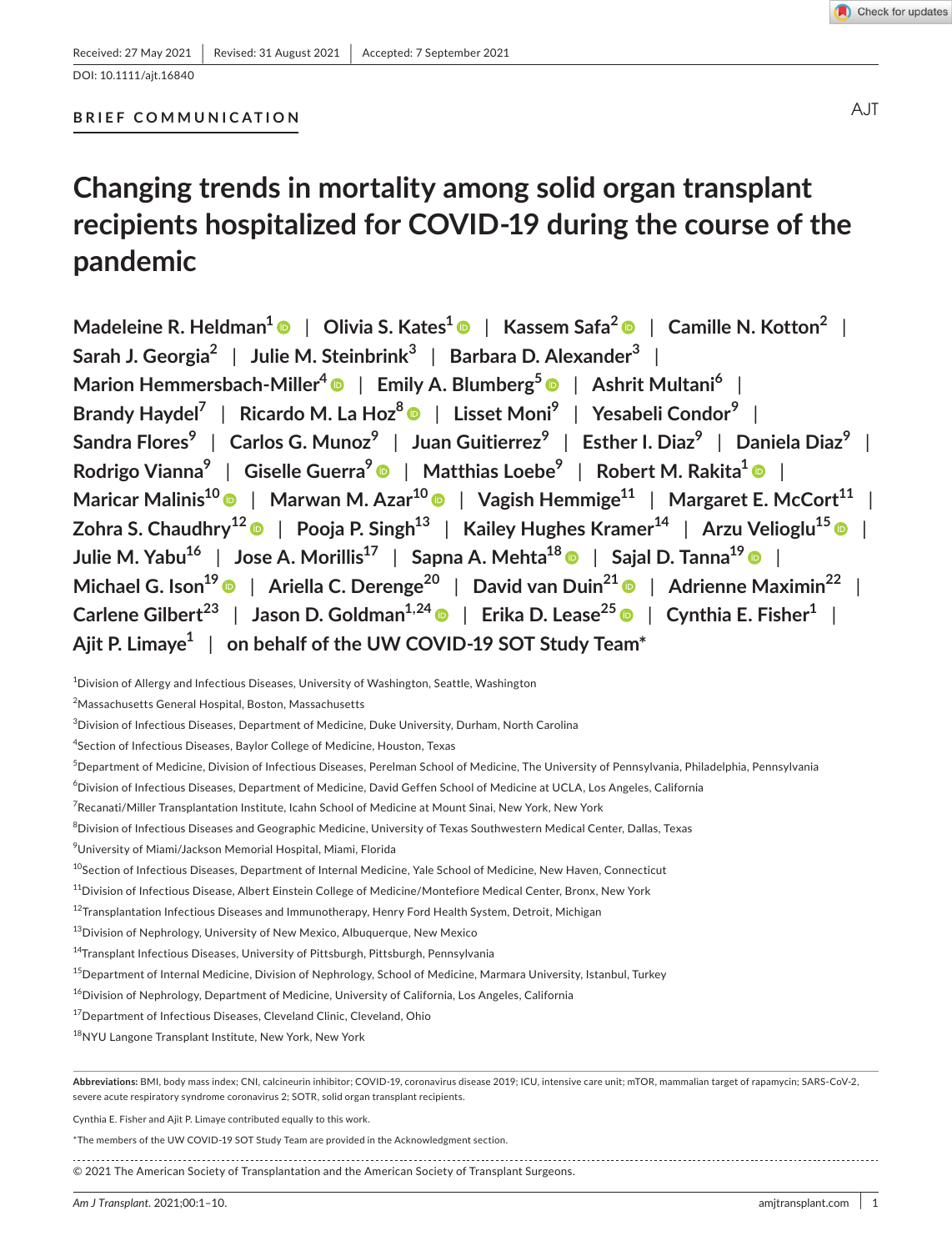AJT

<sup>19</sup>Division of Infectious Diseases, Northwestern University Feinberg School of Medicine, Chicago, Illinois

<sup>20</sup>Department of Medicine, Thomas Jefferson University Sidney Kimmel Medical College, Philadelphia, Pennsylvania

<sup>21</sup>Division of Infectious Diseases, Department of Medicine, University of North Carolina, Chapel Hill, North Carolina

<sup>22</sup>INTEGRIS Health, Oklahoma City, Oklahoma

23Banner Health, Phoenix, Arizona

<sup>24</sup>Swedish Medical Center, Seattle, Washington

<sup>25</sup>Division of Pulmonology, Critical Care, and Sleep Medicine, University of Washington, Seattle, Washington

#### **Correspondence**

Madeleine R. Heldman, MD, University of Washington Medical Center, Seattle, WA, USA. Email: [mrh157@uw.edu](mailto:mrh157@uw.edu)

#### **Funding information**

This work was supported by the National Institute of Allergy and Infectious Diseases (T32AI118690 to M.R.H. and O.S.K.) and the National Heart, Lung, and Blood Institute (HL143050 to C.E.F.) at the National Institutes of Health. The content is solely the responsibility of the authors and does not necessarily represent the official views of the National Institutes of Health.

Mortality among patients hospitalized for COVID-19 has declined over the course of the pandemic. Mortality trends specifically in solid organ transplant recipients (SOTR) are unknown. Using data from a multicenter registry of SOTR hospitalized for COVID-19, we compared 28-day mortality between early 2020 (March 1, 2020–June 19, 2020) and late 2020 (June 20, 2020–December 31, 2020). Multivariable logistic regression was used to assess comorbidity-adjusted mortality. Time period of diagnosis was available for 1435/1616 (88.8%) SOTR and 971/1435 (67.7%) were hospitalized: 571/753 (75.8%) in early 2020 and 402/682 (58.9%) in late 2020 (*p* < .001). Crude 28-day mortality decreased between the early and late periods (112/571 [19.6%] vs. 55/402 [13.7%]) and remained lower in the late period even after adjusting for baseline comorbidities (aOR 0.67, 95% CI 0.46–0.98, *p* = .016). Between the early and late periods, the use of corticosteroids (≥6 mg dexamethasone/day) and remdesivir increased (62/571 [10.9%] vs. 243/402 [61.5%], *p* < .001 and 50/571 [8.8%] vs. 213/402 [52.2%], *p* < .001, respectively), and the use of hydroxychloroquine and IL-6/ IL-6 receptor inhibitor decreased (329/571 [60.0%] vs. 4/492 [1.0%], *p* < .001 and 73/571 [12.8%] vs. 5/402 [1.2%], *p* < .001, respectively). Mortality among SOTR hospitalized for COVID-19 declined between early and late 2020, consistent with trends reported in the general population. The mechanism(s) underlying improved survival require further study.

#### **KEYWORDS**

clinical research/practice, infection and infectious agents - viral, infectious disease, organ transplantation in general, quality of care/care delivery

## **1**  | **INTRODUCTION**

During the early portion of 2020, short-term mortality among solid organ transplant recipients (SOTR) hospitalized for COVID-19 was high, with estimates ranging from approximately  $18\% - 30\%$ .<sup>1-3</sup> Multiple recent studies of hospitalized adults (general population) with COVID-19 have reported that mortality has declined substantially since the start of the pandemic in the United States and Europe, from 20% to 25% during March and April 2020 to less than 10% during July through November 2020.<sup>4-7</sup> The overall decline in mortality has been attributed to various factors including earlier diagnosis due to greater access of testing, improvements in the supportive management, and the potential impact of therapies such as corticosteroids and remdesivir.<sup>4</sup> Whether similar decreases in mortality have occurred in SOTR has not been reported.

We previously described the 28-day outcomes of SOTR hospitalized for COVID-19 who were enrolled in a multicenter registry

between March 1 and April 15, 2020. $^1$  This registry accrued additional cases diagnosed between April 15 and December 31, 2020. Here, we compare outcomes by 28 days among SOTR hospitalized for COVID-19 during the first half of 2020 to those diagnosed during the second half of 2020, to determine whether reductions in mortality reported among the general population have similarly occurred among SOTR.

## **2**  | **MATERIALS AND METHODS**

#### **2.1**  | **Study design and patients**

We performed a multicenter observational cohort study of SOTR with laboratory-confirmed SARS-CoV-2 infection, as described previously.<sup>1</sup> This study was approved by the institutional review board (IRB) at the University of Washington with a waiver of informed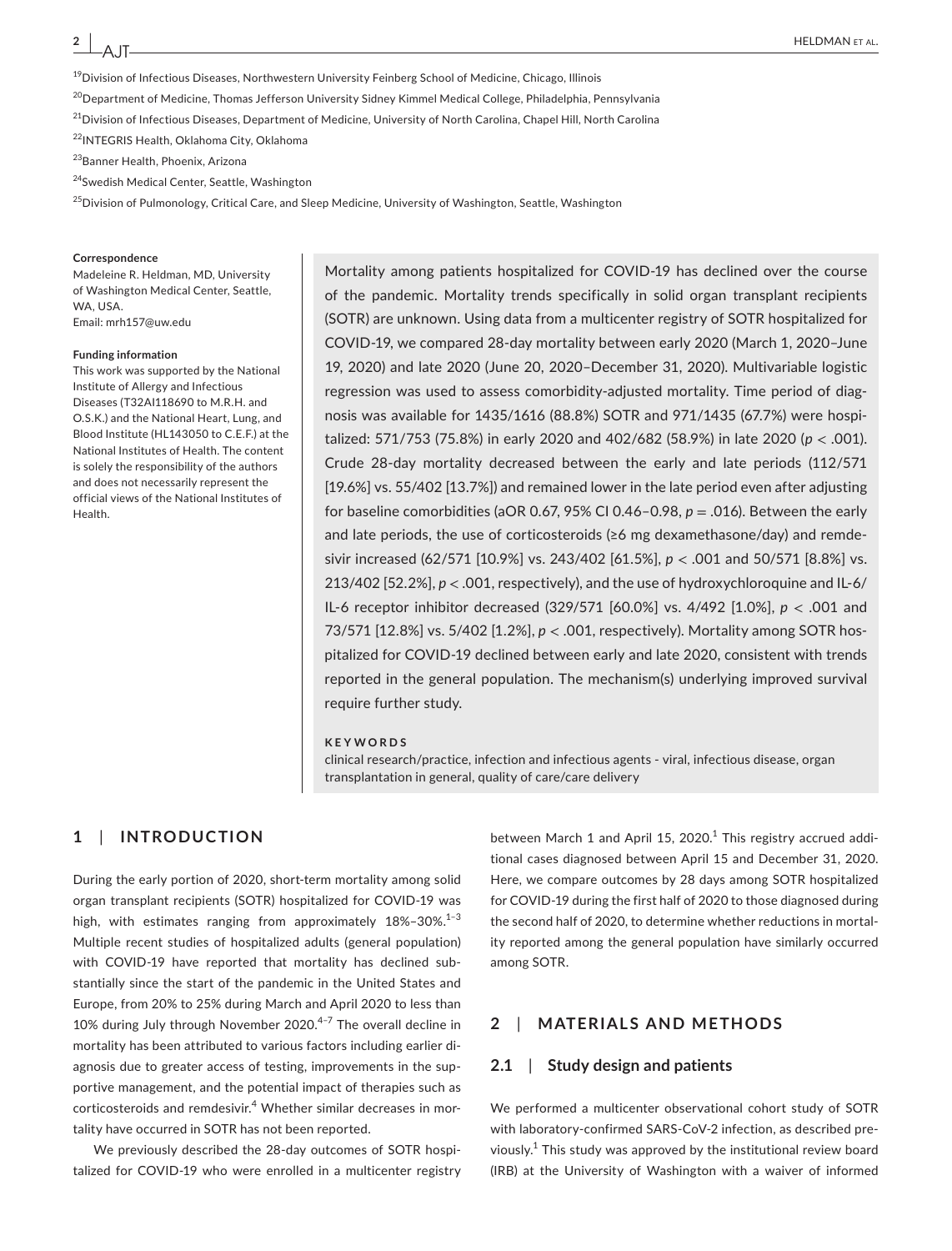consent (STUDY00009698). The University of Washington IRB issued a "no human subjects research" designation for local sites contributing de-identified patient data. Individual sites sought local IRB approval as needed.

## **2.2**  | **Data collection**

Data were collected using an online data collection tool, REDCap (Research Electronic Data Capture), as described previously.<sup>1,8</sup> A summary of all collected variables is shown in Table S1. Only patients who were hospitalized within 28 days of diagnosis, and for whom 28-day follow-up forms were completed, were included in this analysis. Patients were excluded if they were hospitalized for another indication prior to or concurrent with their first positive SARS-CoV-2 test (Figure S1). For example, a patient admitted to the hospital for a hip fracture with a positive SARS-CoV-2 screening test on admission would have been excluded. Patient race and ethnicity were collected as distinct variables and reported by the contributor based on observations or documentation in the electronic medical record. Race and ethnicity were collected as part of the registry to characterize the study population.

Contributors were instructed to submit cases of COVID-19 in SOTR that were diagnosed between March 1 and December 31, 2020. Because dates are considered potentially identifiable protected health information, the month and day of COVID-19 diagnosis could not be reported. Instead, season of diagnosis (the Northern Hemisphere's winter, spring, summer, or fall) was captured. Cases were considered to have occurred during the early period of 2020 if they were diagnosed in the winter or spring (corresponding to March 1–June 19, 2020) and were considered to have occurred during the late period of 2020 if they occurred during the summer or fall (corresponding to June 20–December 31, 2020). The time cutoff in June 2020 was used in accordance with a mortality inflection point observed in the general population<sup>4,5</sup> and because it closely coincided with two major advances for COVID-19: evidence supporting the use of corticosteroids for patients requiring supplemental oxygen and the emergency use authorization of remdesivir in the United States.<sup>9</sup>

### **2.3**  | **Statistical analysis**

Demographic and baseline characteristics were assessed as counts and percentages for categorical values and as a mean (standard deviation) or median (interquartile range) for continuous variables.  $\chi^2$ and Fisher's exact tests were used to assess proportions of categorical variables. Continuous variables were assessed using Student's *t*-test or the Wilcoxon rank-sum test. Death by 28 days was the primary outcome, and admission to the intensive care unit (ICU), use of mechanical ventilation, initiation of renal replacement therapy, pathogen-proven bacterial and fungal pneumonia, bloodstream infection, acute cellular rejection, and duration of hospitalization were

secondary outcomes. Age, sex, organ transplanted, geographic location, comorbidities, and features related to immunosuppression were evaluated as potential risk factors for mortality using univariable logistic regression (Table S2). These covariates were selected *a priori* based on hypotheses and/or prior studies showing a relationship with COVID-19 mortality.<sup>10,11</sup> A multivariable logistic regression model was constructed using covariates with at least a prevalence of 5% and a *p* < .2 in the univariable analysis. The final multivariable model included age, receipt of lung transplant hypertension, diabetes mellitus, heart failure, obesity, chronic kidney disease, coronary artery disease, and chronic lung disease. Age was assessed as a dichotomous variable (age  $\leq$  65 years vs. >65 years) based on clinical relevance and in accordance with prior studies.<sup>5,12</sup> Stata version 16.1 (StataCorp) and R version 4.0.2 were used to perform statistical analyses.

## **3**  | **RESULTS**

#### **3.1**  | **Study population**

Of 1616 SOTR with COVID-19 in 2020, the time period of diagnosis was available for 1435 patients (88.8%). Of these 1435 patients, 973 (67.8%) were hospitalized for COVID-19 within the 28 days following diagnosis: 571/753 (75.8%) during the early period and 402/682 (58.9%) during the late period ( $p < .001$ , Figure S1). Overall, the baseline characteristics of hospitalized patients excluded due to an unknown period of diagnosis were similar to those of the included population with an available time period of diagnosis (Table S3).

The mean age was similar in the early (57  $\pm$  13 years) and late (58  $\pm$  14 years) periods ( $p = .28$ ). The proportions of cases from the Northeastern and Midwestern United States were higher in the early period compared to the late period (284/571 [49.7%] vs. 74/402 [18.4%], *p* < .001 and 97/571 [17.0%] vs. 7/402 [1.7%], *p* < .001), and the proportions of cases from the Southern and Western United States were lower in the early period compared to the late cohort (100/571 [17.5%] vs. 194/402 [48.3%], *p* < .001 and 74/571 [13.0%] vs. 119/402 [29.6%], *p* < .001). Black patients accounted for a higher proportion of cases in the early period than the later period (221/523 [42.3%] vs. 113/375 [30.1%], *p* < .001). Hispanic or Latinx patients accounted for a lower proportion of cases in the early period than in the late period (151/545 [27.7%] vs. 142/293 [36.2%], *p* = .006). There was a higher proportion of kidney recipients and a lower proportion of lung recipients in the early cohort compared to the late cohort (383/571 [67.1%] vs. 225/402 [56.0%], *p* = .001, and 41/571 [7.2%] vs. 63/402 [15.7%], *p* < .001, respectively). The proportion of patients with absolute lymphopenia on presentation increased from the early to the late periods (150/535 [28.0%] vs. 131/365 [35.9%], *p* = .01). The proportion with abnormal chest imaging at presentation was similar between time periods (450/541 [83.2%] vs. 294/362 [81.2%], *p* = .45). Additional baseline characteristics of hospitalized patients in each time period are shown in Table 1.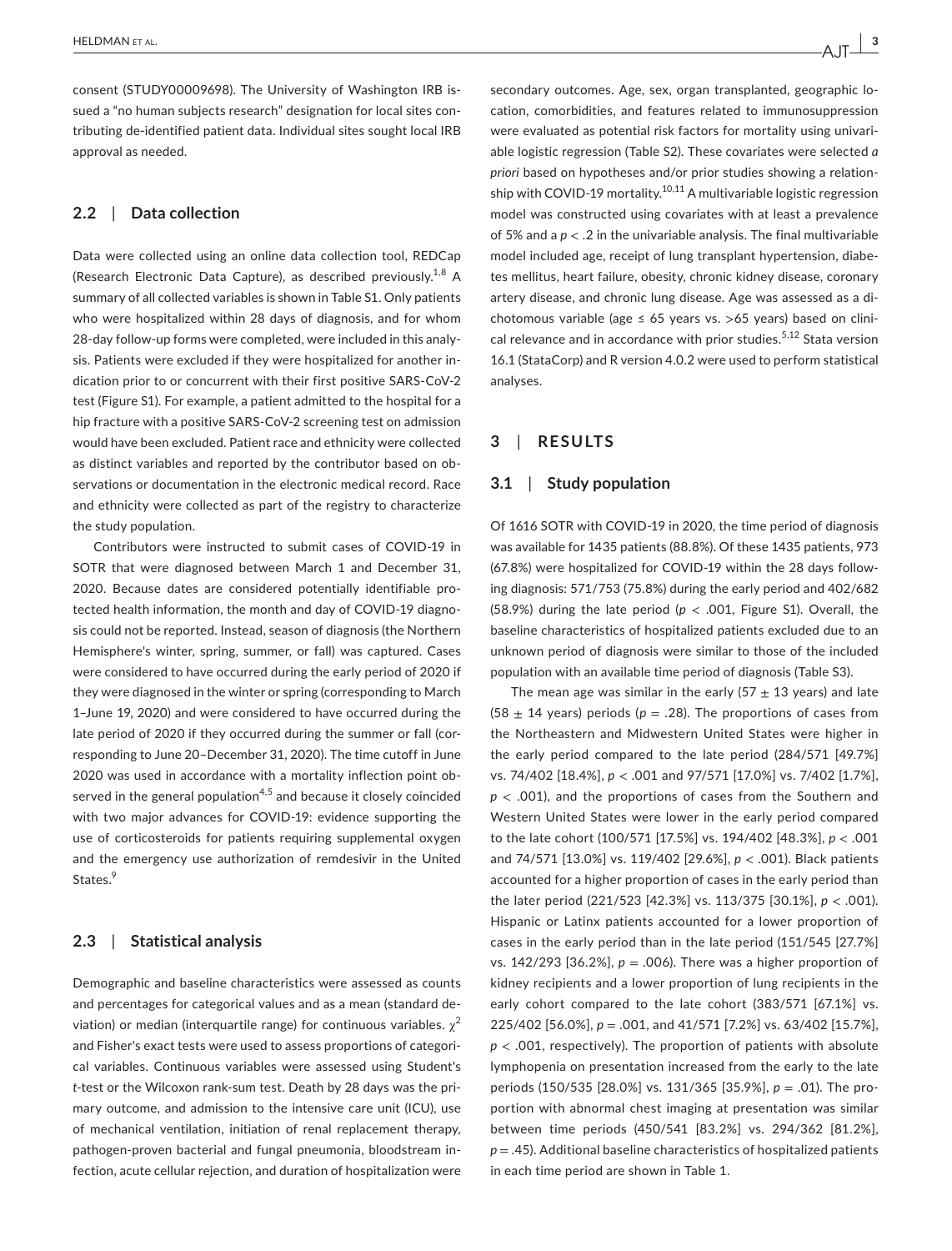| j                                                    |  |
|------------------------------------------------------|--|
|                                                      |  |
|                                                      |  |
| II                                                   |  |
| ∘                                                    |  |
|                                                      |  |
|                                                      |  |
| Ś                                                    |  |
|                                                      |  |
| ļ                                                    |  |
|                                                      |  |
|                                                      |  |
| Ó                                                    |  |
| d                                                    |  |
| ۱                                                    |  |
| Ó                                                    |  |
|                                                      |  |
|                                                      |  |
| l                                                    |  |
| i<br>֖֖֖֖֖֖֖֧ׅׅׅׅׅ֧֚֚֚֚֚֚֚֚֚֚֚֚֚֚֚֚֚֚֚֡֝֝֝֬֓֡֡֬֝֬֓֝֬ |  |
| ١<br>ć<br>١                                          |  |
|                                                      |  |
|                                                      |  |
|                                                      |  |
|                                                      |  |
|                                                      |  |
| Ó<br>j<br>١                                          |  |
| Ò                                                    |  |
| j                                                    |  |
| j                                                    |  |
| ļ<br>١                                               |  |
| ļ                                                    |  |
| ï<br>֡֡֡֡                                            |  |
| Ó<br>١                                               |  |
|                                                      |  |
| i                                                    |  |
| l                                                    |  |
|                                                      |  |
|                                                      |  |
| ı                                                    |  |
|                                                      |  |
| i                                                    |  |
| Ś                                                    |  |
|                                                      |  |
| I<br>j                                               |  |
| Ī                                                    |  |
| ۱                                                    |  |
| ¢                                                    |  |
| ï                                                    |  |
| Ś                                                    |  |
| ł<br>J<br>١                                          |  |
| Ó<br>١                                               |  |
|                                                      |  |
| Ï<br>3                                               |  |
|                                                      |  |
| ו<br>ו                                               |  |
| í                                                    |  |
|                                                      |  |
|                                                      |  |
| Ó<br>۱<br>١<br>l                                     |  |
|                                                      |  |
| l                                                    |  |
| ļ                                                    |  |
|                                                      |  |
|                                                      |  |
| i                                                    |  |
|                                                      |  |
| ï                                                    |  |
| ۱                                                    |  |
|                                                      |  |
|                                                      |  |
|                                                      |  |
| ۱                                                    |  |
| S                                                    |  |
|                                                      |  |
| j<br>i<br>Ó                                          |  |
| ١<br>ı                                               |  |
|                                                      |  |
| 1                                                    |  |
| L<br>J                                               |  |
| J<br>J                                               |  |
| $\overline{\mathbf{r}}$<br>נ                         |  |
| ₹<br>ï                                               |  |
| I                                                    |  |
|                                                      |  |

| Baseline characteristics and treatments among hospitalized patients by season for those with season of diagnosis available (N = 973)<br>$\overline{\phantom{0}}$<br>TABLE |                        |                           | $\frac{4}{}$          |
|---------------------------------------------------------------------------------------------------------------------------------------------------------------------------|------------------------|---------------------------|-----------------------|
| Covariate, n (%)                                                                                                                                                          | Early period (n = 571) | Late period ( $n = 402$ ) | AJT<br>p-value        |
| Male                                                                                                                                                                      | 366 (64.1)             | 244 (60.9)                | ù.                    |
| Race <sup>a</sup>                                                                                                                                                         |                        |                           |                       |
| Asian                                                                                                                                                                     | 28 (5.4)               | 18(4.8)                   | 001                   |
| Black                                                                                                                                                                     | 221 (42.3)             | 113 (30.1)                |                       |
| Indigenous People                                                                                                                                                         | 4(0.8)                 | 10(2.7)                   |                       |
| Pacific Islander                                                                                                                                                          | 1(0.2)                 | 3(0.8)                    |                       |
| White                                                                                                                                                                     | 269 (51.4)             | 231 (61.6)                |                       |
| Hispanic or Latinx ethnicity <sup>b</sup>                                                                                                                                 | 151 (27.7)             | 142 (36.2)                | .006                  |
| Age $> 65$ year                                                                                                                                                           | 167 (29.3)             | 135(33.6)                 | .15                   |
| Mean age (SD), years                                                                                                                                                      | 57.0 (13.5)            | 57.6 (14.1)               | 47                    |
| Geographic location                                                                                                                                                       |                        |                           |                       |
| Northeastern U.S.                                                                                                                                                         | 284 (49.7)             | 74 (18.4)                 | 001                   |
| Midwestern U.S.                                                                                                                                                           | 97 (17.0)              | $7\,(1.7)$                | 001                   |
| Southern U.S.                                                                                                                                                             | 100 (17.5)             | 194 (48.3)                | 5001                  |
| Western U.S.                                                                                                                                                              | 74 (13.0)              | 119 (29.6)                | 5001                  |
| International                                                                                                                                                             | 16(2.8)                | 8(2.0)                    | 42                    |
| $O$ rgan $^c$                                                                                                                                                             |                        |                           |                       |
| Kidney                                                                                                                                                                    | 383 (67.1)             | 225 (56.0)                | 001                   |
| Liver                                                                                                                                                                     | 76 (13.3)              | 62(15.4)                  | 35                    |
| Heart                                                                                                                                                                     | 68 (11.9)              | 52 (12.9)                 | .63                   |
| Lung                                                                                                                                                                      | 41 (7.2)               | 63 (15.7)                 | 001                   |
| Other                                                                                                                                                                     | 3(0.5)                 | 0(0.0)                    |                       |
| Underlying comorbidities                                                                                                                                                  |                        |                           |                       |
| Hypertension                                                                                                                                                              | 458 (80.2)             | 296 (73.6)                | $\mathcal{S}$         |
| Diabetes mellitus                                                                                                                                                         | 301 (54.3)             | 191 (47.5)                | $\overline{5}$        |
| Heart failure                                                                                                                                                             | 47 (8.2)               | 18(4.5)                   | $\Omega$              |
| Obesity (BMI $\geq 30$ kg/m <sup>2</sup> ) <sup>d</sup>                                                                                                                   | 201 (35.8)             | 135 (35.1)                | $81$                  |
| Chronic kidney disease                                                                                                                                                    | 202 (35.4)             | 125(31.1)                 | .16                   |
| Coronary artery disease                                                                                                                                                   | 124 (21.7)             | 58 (14.4)                 | .004                  |
| Chronic lung disease                                                                                                                                                      | 52 (9.1)               | 15(3.7)                   | .001                  |
|                                                                                                                                                                           |                        |                           | HELDMA<br>(Continues) |

HELDMAN et al.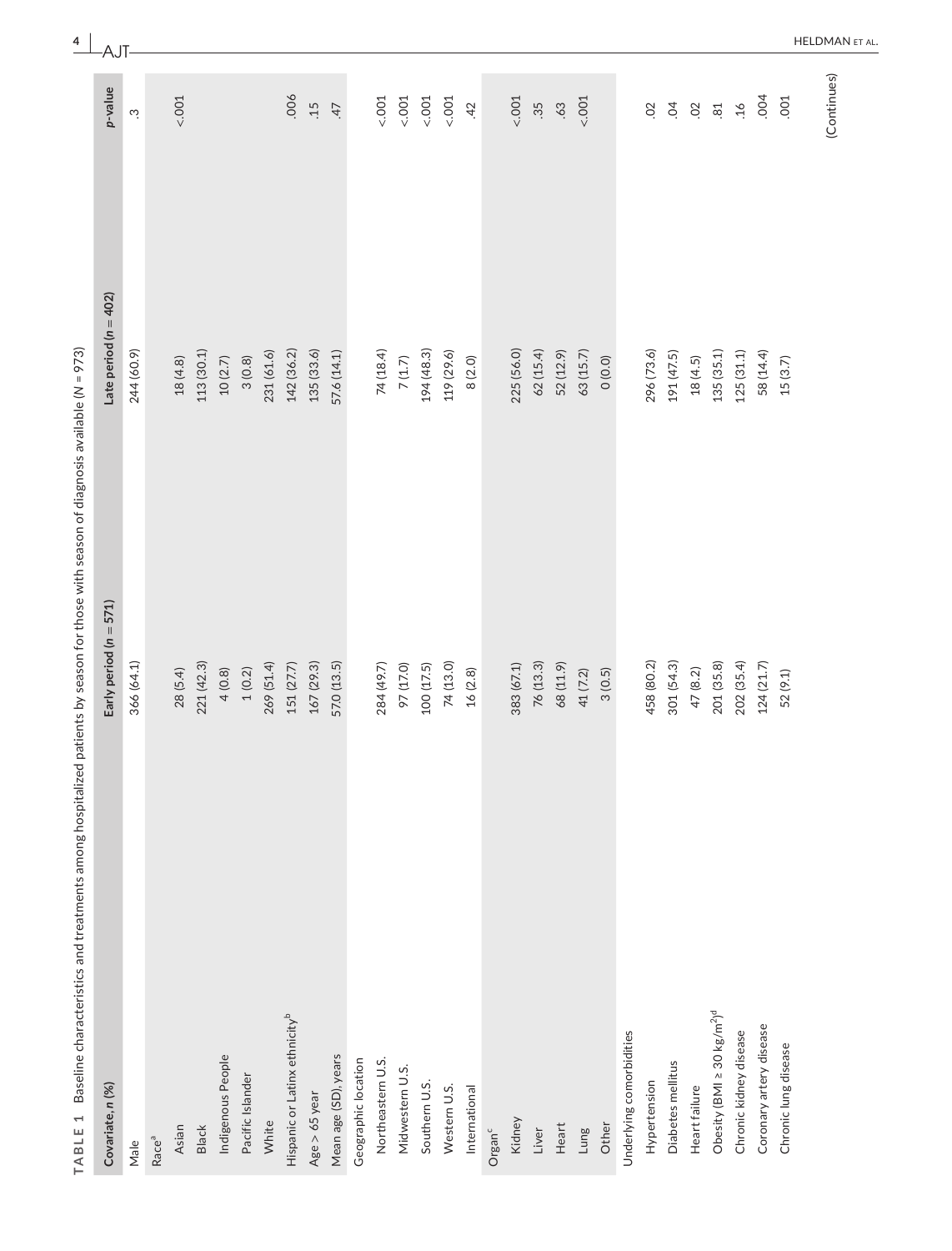| ۰<br>ר |
|--------|
|        |
|        |
|        |
| Ξ      |
|        |
| ٠      |
|        |
|        |
| ۰      |
| u      |
|        |
|        |
| ۹      |

| TABLE 1 (Continued)                                                                                                                                                                                                                                                                                                                                                                                                                                                                                                                                                                                                                                                                                                                                                                                    |                          |                                                                                                                                                                                                                                                                                                                                                                                                                                                                                                                                                                                                                                                                                                                                                                                                      |  |
|--------------------------------------------------------------------------------------------------------------------------------------------------------------------------------------------------------------------------------------------------------------------------------------------------------------------------------------------------------------------------------------------------------------------------------------------------------------------------------------------------------------------------------------------------------------------------------------------------------------------------------------------------------------------------------------------------------------------------------------------------------------------------------------------------------|--------------------------|------------------------------------------------------------------------------------------------------------------------------------------------------------------------------------------------------------------------------------------------------------------------------------------------------------------------------------------------------------------------------------------------------------------------------------------------------------------------------------------------------------------------------------------------------------------------------------------------------------------------------------------------------------------------------------------------------------------------------------------------------------------------------------------------------|--|
| Covariate, n (%)                                                                                                                                                                                                                                                                                                                                                                                                                                                                                                                                                                                                                                                                                                                                                                                       | Early period $(n = 571)$ | p-value<br>Late period ( $n = 402$ )                                                                                                                                                                                                                                                                                                                                                                                                                                                                                                                                                                                                                                                                                                                                                                 |  |
| Baseline immunosuppression                                                                                                                                                                                                                                                                                                                                                                                                                                                                                                                                                                                                                                                                                                                                                                             |                          |                                                                                                                                                                                                                                                                                                                                                                                                                                                                                                                                                                                                                                                                                                                                                                                                      |  |
| Induction in the past 3 months <sup>e</sup>                                                                                                                                                                                                                                                                                                                                                                                                                                                                                                                                                                                                                                                                                                                                                            | 28 (7.0)                 | 27<br>30(5.3)                                                                                                                                                                                                                                                                                                                                                                                                                                                                                                                                                                                                                                                                                                                                                                                        |  |
| CNI, antimetabolite, corticosteroids                                                                                                                                                                                                                                                                                                                                                                                                                                                                                                                                                                                                                                                                                                                                                                   | 305 (53.4)               | $\overline{41}$<br>204 (50.8)                                                                                                                                                                                                                                                                                                                                                                                                                                                                                                                                                                                                                                                                                                                                                                        |  |
| Any CNI <sup>f</sup>                                                                                                                                                                                                                                                                                                                                                                                                                                                                                                                                                                                                                                                                                                                                                                                   | 528 (92.5)               | $\circ$<br>368 (91.5)                                                                                                                                                                                                                                                                                                                                                                                                                                                                                                                                                                                                                                                                                                                                                                                |  |
| Any antimetabolite <sup>f</sup>                                                                                                                                                                                                                                                                                                                                                                                                                                                                                                                                                                                                                                                                                                                                                                        | 406 (71.1)               | $\overline{0}$<br>313 (77.8)                                                                                                                                                                                                                                                                                                                                                                                                                                                                                                                                                                                                                                                                                                                                                                         |  |
| Any corticosteroid <sup>8</sup>                                                                                                                                                                                                                                                                                                                                                                                                                                                                                                                                                                                                                                                                                                                                                                        | 438 (76.7)               | C <sub>1</sub><br>277 (68.9)                                                                                                                                                                                                                                                                                                                                                                                                                                                                                                                                                                                                                                                                                                                                                                         |  |
| Any mTOR inhibitor                                                                                                                                                                                                                                                                                                                                                                                                                                                                                                                                                                                                                                                                                                                                                                                     | 32(5.6)                  | 694<br>23(5.7)                                                                                                                                                                                                                                                                                                                                                                                                                                                                                                                                                                                                                                                                                                                                                                                       |  |
| Presenting features                                                                                                                                                                                                                                                                                                                                                                                                                                                                                                                                                                                                                                                                                                                                                                                    |                          |                                                                                                                                                                                                                                                                                                                                                                                                                                                                                                                                                                                                                                                                                                                                                                                                      |  |
| Lymphopenia (ALC < 0.5 × 10 <sup>9</sup> /L) <sup>h</sup>                                                                                                                                                                                                                                                                                                                                                                                                                                                                                                                                                                                                                                                                                                                                              | 150 (28.0)               | <b>PO</b><br>131 (35.9)                                                                                                                                                                                                                                                                                                                                                                                                                                                                                                                                                                                                                                                                                                                                                                              |  |
| Abnormal chest imaging                                                                                                                                                                                                                                                                                                                                                                                                                                                                                                                                                                                                                                                                                                                                                                                 | 450 (83.2)               | 49<br>294 (81.2)                                                                                                                                                                                                                                                                                                                                                                                                                                                                                                                                                                                                                                                                                                                                                                                     |  |
| includes 2 heart/lung, 1 liver/lung, and 1 lung/kidney/islet cell recipients. Other organ recipients include 2 small bowel recipients and 1 vascular composite allograft recipient.<br>Ethnicity was available for 545 patients in the early period and 293 patients in the late period.<br>BMI was available for 561 patients in the early period and 385 patients in the early period.<br>Race was available for 523 patients in the early period and 375 patients in the late period.<br><sup>8</sup> Includes mycophenolate mofetil, mycophenolic acid, azathioprine, and leflunomide.<br>$n = 0$ ; late period, $n = 1$ ). Some patients received more than one induction agent.<br>Abbreviations: ALC, absolute lymphocyte count; BMI, body mass index;<br>Includes tacrolimus and cyclosporine. |                          | late period, $n = 6$ ), pulse steroids at 2500 mg methylprednisolon e/day for 23 days (early period, $n = 6$ ; late period, $n = 14$ ), rituximab (early period, $n = 1$ ; late period, $n = 2$ ), and plasmapheresis (early period,<br>·Kidney includes 16 kidney/pancreas recipients. Liver includes 28 liver/kidney and 1 liver/pancreas/small bowel recipients. Heart includes 13 heart kidney and 1 heart/kidney/small bowel recipients. Lung<br>$^{\rm e}$ nduction immunosuppression refers to polyclonal antilymphocyte globulin (early period, $n=16$ , late period, $n=17$ ), alemtuzumab (early period, $n=2$ ; late period, $n=0$ ), basiliximab (early period, $n=9$ ;<br>CNI, calcineurin inhibitor, mTOR, mammalian target of rapamycin; SD, standard deviation, U.S., United States. |  |
| Absolute lymphocyte count was measured in 535 patients in the early period and 365 patients in the late period.                                                                                                                                                                                                                                                                                                                                                                                                                                                                                                                                                                                                                                                                                        |                          | Dose of baseline corticosteroids consistent of s5 mg/day of prednisone or equivalent (early period, n = 414; late period, n = 267) or >5 mg/day of prednisone (early period, n = 20; late period, n = 10).                                                                                                                                                                                                                                                                                                                                                                                                                                                                                                                                                                                           |  |
|                                                                                                                                                                                                                                                                                                                                                                                                                                                                                                                                                                                                                                                                                                                                                                                                        |                          | Chest imaging was performed in 541 patients in the early period and 362 patients in the late period. Refers to changes from baseline for patients with abnormal chest imaging prior to COVID-19.                                                                                                                                                                                                                                                                                                                                                                                                                                                                                                                                                                                                     |  |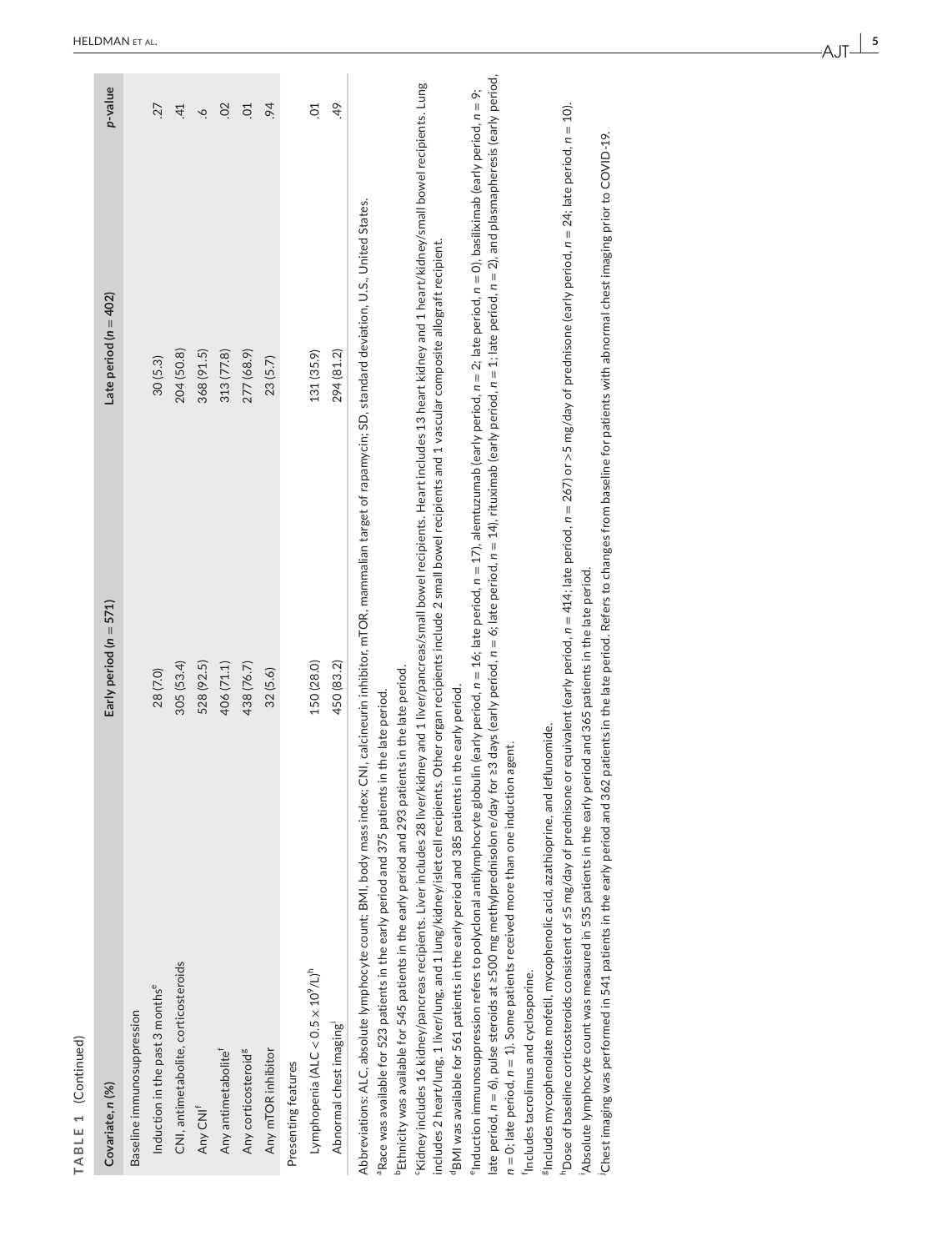AJT

#### **3.2**  | **Outcomes by 28 days during study periods**

Among SOTR hospitalized for COVID-19, crude mortality by 28 days declined between the early and late periods (112/571 [19.6%] vs. 55/402 [13.7%], respectively, *p* = .016). Unadjusted survival curves are shown in Figure 1. After adjusting for differences in baseline comorbidities between time periods, the odds of death remained lower in the late period (aOR 0.67, 95% CI 0.46-0.98,  $p = .04$ ). The proportion of patients admitted to the ICU was similar in early and late periods (213/551 [38.6%] vs. 152/388 [39.2%], *p* = .87, respectively). The proportion of patients who required any form of supplemental oxygen increased between the early and late periods (395/571 [71.0%] vs.  $303/394$  [76.9%],  $p = .04$ , respectively), but the use of mechanical ventilation declined between the early and late periods (171/554 [30.9%] vs. 93/394 [23.6%], *p* = .014, respectively). Initiation of renal replacement therapy among patients who did not require dialysis prior to admission declined between the early and late periods (89/528 [17.8%] vs.  $48/402$  [12.9%],  $p = .051$ ). The median length of hospitalization was similar in the early and late periods (10 days [IQR: 5–19] and 8 days [ $[QR: 5-18]$ ,  $p = .08$ , respectively). The proportion of patients who developed bacterial pneumonia, bloodstream infections, and acute cellular rejection were similar between the two time periods (Table 2).

## **3.3**  | **Therapeutic interventions used during study periods**

The use of hydroxychloroquine and monoclonal antibodies targeting interleukin 6 (IL-6) or the IL-6-receptor (IL-6R) declined between the early and late periods (Table 3). The use of corticosteroids (at a dose



## Survival by 28-davs among hospitalized SOTR by time period

**FIGURE 1** Unadjusted survival curves in solid organ transplant recipients hospitalized for COVID-19 in early and late 2020

equivalent to ≥6 mg dexamethasone/day) and remdesivir increased between the early and late periods (62/571 [10.9%] vs. 243/402 [61.4%], *p* < .001, and 50/571 [8.8%] vs. 213/402 [53.0%], *p* < .001, respectively). Twenty patients in the early period and four patients in the late period received both corticosteroids and anti-IL6/IL-6R monoclonal antibody. Three hospitalized patients in the late period received a monoclonal antibody targeting the SARS-CoV-2 spike protein during their clinical course; no patients in the early period were treated with anti-SARS-CoV-2 monoclonal antibodies. In both the early and late periods, immunosuppression was reduced in over 70% of patients (Table 3). In patients taking antimetabolites at the time of COVID-19 diagnosis, cessation of the antimetabolite was common in both the early and late periods (270/406 [66.5%] vs. 206/313 [66.5%], respectively, *p* = .87). In patients taking calcineurin inhibitors at the time of COVID-19 diagnosis, reduction of target calcineurin troughs was more common in the early period compared to the late period (160/571 [30.3%] vs. 49/402 [13.3%], respectively, *p* < .001).

### **4**  | **DISCUSSION**

In this large multicenter observational cohort study, mortality among SOTR hospitalized for COVID-19 declined during the pandemic, even when controlled for baseline comorbidities, similar to trends reported in the general population.

We explored potential explanations for the observed reduction in mortality during the most recent study period. We noted key differences in patient characteristics between the study periods: the prevalence of heart and lung disease, high-risk comorbidities that are strongly associated with mortality in SOTR with COVID-19, $^1$  was significantly lower in the late, more recent period. However, mortality remained lower in the late period after adjusting for these confounding conditions, consistent with findings from the general population demonstrating decreased mortality among persons of all ages and in those with multiple medical comorbidities. $4,13$  Thus, differences in underlying comorbidities between study periods are unlikely to fully explain the observed decrease in mortality and suggest that other factors were likely contributory.

We also assessed COVID-19 illness severity between time periods as a possible explanation for the observed decline in mortality. SARS-CoV-2 testing availability increased significantly throughout  $2020$ ,<sup>14</sup> potentially facilitating earlier detection of milder cases of COVID-19 during the late study period. Indeed, we observed a significantly lower rate of hospitalization after diagnosis in the late (more recent) period. To minimize the impact of potential variations in baseline severity of illness between time periods, we limited our analysis to hospitalized patients with the rationale that indications for hospitalization likely remained similar between periods. Importantly, surrogate markers of disease severity among hospitalized patients included in the analysis did not vary substantially between time periods. There was no difference in the prevalence of abnormal chest imaging or ICU admission between time periods, and absolute lymphopenia at illness presentation was more common in the later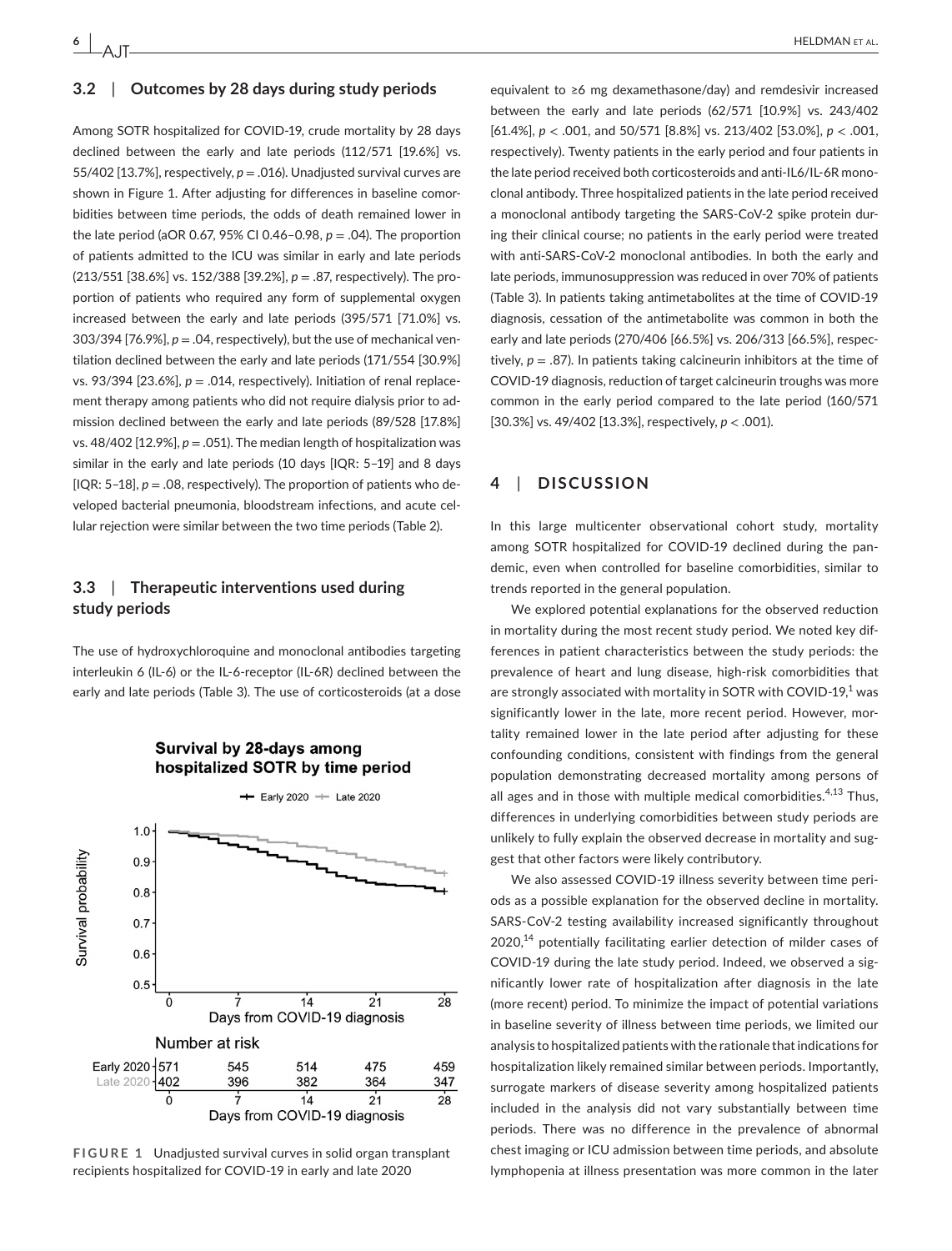**TABLE 2** Outcomes by 28 days in solid organ transplant recipients hospitalized for COVID-19 during early and late 2020

| Outcomes, n (%)                                  | Early period<br>$(n = 571)$ | Late period<br>$(n = 402)$ | <b>Unadjusted OR</b><br>$(95\% \text{ Cl})^{\text{a}}$ | $p$ -value <sup>a</sup> | Adjusted OR (95% CI),<br>$p$ -value $^b$ |
|--------------------------------------------------|-----------------------------|----------------------------|--------------------------------------------------------|-------------------------|------------------------------------------|
| Death                                            | 112 (19.6)                  | 55 (13.7)                  | $0.7(0.5-0.9)$                                         | $.016*$                 | $0.67$ (0.46-0.98), $p = .037$           |
| ICU admission <sup>c</sup>                       | 213(38.7)                   | 152 (39.2)                 | $1.0(0.8-1.3)$                                         | .87                     |                                          |
| Any supplemental oxygen <sup>d</sup>             | 395 (71.0)                  | 303 (76.9)                 | $1.4(1.0-1.8)$                                         | $.04*$                  |                                          |
| Nasal cannula or simple facemask                 | 167 (30.0)                  | 152 (38.5)                 | $1.5(1.1-1.9)$                                         | $.01*$                  |                                          |
| High flow nasal cannula                          | 43 (7.7)                    | 49 (12.4)                  | $1.7(1.1-2.6)$                                         | $.02*$                  |                                          |
| Noninvasive positive pressure ventilation        | 14(2.5)                     | 9(2.3)                     | $0.9(0.4 - 2.1)$                                       | .82                     |                                          |
| Mechanical ventilation                           | 171 (30.9)                  | 93 (23.6)                  | $0.7(0.5-0.9)$                                         | .014                    |                                          |
| New RRT <sup>e</sup>                             | 89 (17.8)                   | 48 (12.9)                  | $0.7(0.5-1.0)$                                         | .051                    |                                          |
| Infection <sup>†</sup>                           |                             |                            |                                                        |                         |                                          |
| Bacterial pneumonia                              | 43 (7.5)                    | 34(8.5)                    | $1.2(0.7-1.8)$                                         | .60                     |                                          |
| Fungal pneumonia                                 | 2(0.4)                      | 5(1.3)                     | $3.6(0.7-18.5)$                                        | .13                     |                                          |
| <b>Bloodstream</b> infection                     | 37(6.5)                     | 28(7.0)                    | $1.1(0.6-1.8)$                                         | .77                     |                                          |
| Acute cellular rejection                         | 4(0.7)                      | 6(1.5)                     | $2.1(0.6 - 7.7)$                                       | .29                     |                                          |
| Median length of hospitalization, days $(IQR)^g$ | $10(5-19)$                  | $8(5-18)$                  |                                                        | .08                     |                                          |

Abbreviations: CI, confidence interval; ICU, intensive care unit; IQR, interquartile range; OR, odds ratio; RRT, renal replacement therapy. <sup>a</sup>Reference is early period.

 $^{\rm b}$ P-values reflect  $\chi^2$  and Fisher's exact tests for heterogeneity for dichotomous outcomes and Wilcoxon rank-sum test for the continuous outcome (length of hospitalization). \*Indicates statistical significance at  $\alpha = .05$ .

c Adjusted odds ratio is based on multivariable logistic regression for the primary outcome (death). The multivariable model adjusted for age (> 65 years vs. ≤65 years), receipt of lung transplant hypertension, diabetes mellitus, heart failure, obesity, chronic kidney disease, coronary artery disease, and chronic lung disease.

<sup>d</sup>ICU admission status available for 551 patients in the early period and 388 patients in the late period.

e Highest level of respiratory support and need for mechanical ventilation was available for 554 patients in the early period and 394 patients in the late period. In the early period, eight patients who required mechanical ventilation also required extracorporeal membrane oxygenation (ECMO). In the late period, two patients who required mechanical ventilation required ECMO.

f Refers to initiation of renal replacement therapy among those who were not receiving renal replacement therapy prior to COVID-19 diagnosis (528 patients in the early period and 386 patients in the late period).

<sup>g</sup>Infections include bacterial pneumonia, fungal pneumonia, and bloodstream infections. Only pathogen-proven infections were included. Some patients experienced more than one infection.

<sup>h</sup>Length of hospital stay was available for 547 patients in the early period and 391 patients in the late period. The number of days refer to the number of days hospitalized during the first 28 days following Covid-19 diagnosis.

period when mortality was lower. Therefore, the observed decrease in mortality over time among SOTR hospitalized for COVID-19 also does not appear to be fully explained by a shift towards lower baseline illness severity in the later study period. Although we did not collect data on all presenting features that have been associated with death in COVID-19, abnormal chest imaging, lymphopenia, and ICU admission are established predictors of mortality in COVID-19 and likely correlated with other predictors of baseline disease severity, including baseline oxygen saturation.<sup>15-17</sup> A higher proportion of patients in the late period required some form of supplemental oxygen despite lower mortality in the late period, further suggesting that the variations in disease severity do not explain the observed decline in mortality.

Based on our findings of decreased mortality despite unchanged surrogates of illness severity and controlling for baseline comorbidities between study periods, we speculate that general improvements in care and COVID-specific treatments may explain the improved survival in SOTR between the first and second portions of 2020. The adoption of therapeutic corticosteroids, prone positioning to

improve oxygenation without mechanical ventilation, and overall adaptation of health care systems to the pandemic have been cited as potential reasons for lower contemporary mortality in the general population.<sup>4,5,7,18</sup> The decrease in use of renal replacement therapy observed in this cohort is consistent with findings from the general population and may reflect changes in the approach to volume management over the course of the pandemic.<sup>19</sup> We observed a decline in the use of mechanical ventilation, despite an increase in the proportion of patients requiring any form of supplemental oxygen. The observed decrease in mechanical ventilation likely reflects global changes in the approach to the management of COVID-19 over time, as early intubation at the onset of hypoxemia was a frequent practice early but became less common over time.<sup>20</sup> The current observational study design does not allow for definitive testing of these hypotheses and associations between specific interventions and outcomes should be interpreted with caution. Substantial confounding by indication, whereby sicker patients were more likely to receive therapeutic interventions, precludes meaningful assessment of the association between various treatments and outcomes on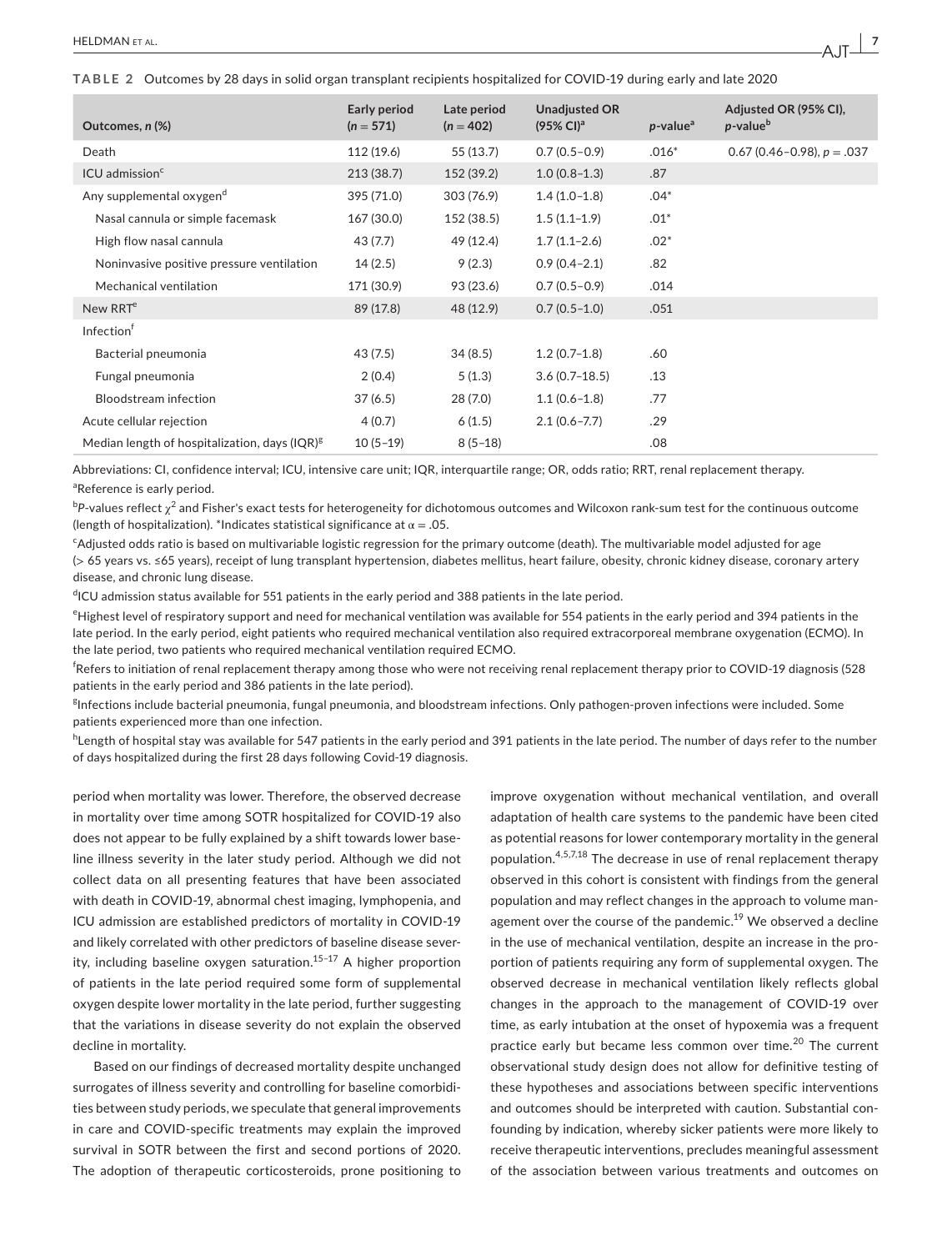AJT

| Treatment, n (%)                                                    | Early<br>period<br>$(n = 571)$ | Late period<br>$(n = 402)$ | p-value <sup>a</sup> |
|---------------------------------------------------------------------|--------------------------------|----------------------------|----------------------|
| Corticosteroids <sup>a</sup>                                        | 62 (10.9)                      | 243 (61.4)                 | $< .001*$            |
| Remdesivir                                                          | 50(8.8)                        | 213 (53.0)                 | $< .001*$            |
| Anti-IL-6/IL-6R agents                                              | 73 (12.8)                      | 5(1.2)                     | $< .001*$            |
| Hydroxychloroquine                                                  | 329 (60.0)                     | 4(1.0)                     | $< .001*$            |
| Convalescent plasma                                                 | 48 (8.4)                       | 119 (29.6)                 | $< 0.001*$           |
| Monoclonal antibodies<br>targeting<br>$SARS-CoV-2$                  | 0(0.0)                         | 3(0.8)                     | .07                  |
| Any decrease in<br>maintenance of<br>immunosuppression <sup>b</sup> | 322 (79.1)                     | 265 (65.9)                 | $.05*$               |
| Hold antimetabolite <sup>c</sup>                                    | 270 (66.5)                     | 206 (65.8)                 | .87                  |
| Decrease<br>antimetabolite <sup>c</sup>                             | 51 (12.6)                      | 31(9.9)                    | .27                  |
| Decrease CNI trough<br>goal <sup>d</sup>                            | 160 (30.3)                     | 49 (13.3)                  | $< 0.01*$            |

**TABLE 3** Treatments for Covid-19 in solid organ transplant recipients hospitalized for Covid-19 during early and late 2020

Abbreviations: CNI, calcineurin inhibitor; CI, confidence interval; IL-6R, interleukin-6 (IL-6), interleukin-6 receptor; OR, odds ratio.

 $a$ <sub>p</sub>-values reflect  $\chi^2$  and Fisher's exact tests for heterogeneity.

\*Indicates statistical significance at  $\alpha = .05$ .

<sup>b</sup>Dosed at ≥6 mg dexamethasone equivalents per day.

<sup>c</sup>Complete cessation or reduction in the dose or goal trough of at least one maintenance immunosuppressive agent. Some patients had more than one change. In the early period, corticosteroids were stopped in 2/438 (0.5%) patients taking steroids at baseline. In the late periods, steroids were stopped in 1/277 (0.3%) and decreased in 1/277 (0.3%) patients taking steroids at baseline.

<sup>d</sup>Refers to percentage of patients taking and antimetabolite at the time of Covid-19 diagnosis (406 patients in the early period and 313 patients in the late period).

<sup>e</sup>Refers to percentage of patients taking a calcineurin inhibitor at baseline (528 patients in the early period and 368 patients in the late period).

f Refers to percentage of patients taking a corticosteroid at baseline (438 patients in the early period and 277 patients in the late period). Corticosteroid dose was decreased in one patient in the late period; all other steroid decrease involved complete cessation.

the individual level. Thus, our data provide only indirect evidence that contemporary management of COVID-19 may similarly benefit SOTR and the general population.

The strengths of this study include the relatively large sample size, institutional and geographic diversity, standardized data collection and follow-up, and inclusion of cases of COVID-19 diagnosed throughout the entire course of the year 2020. Nonetheless, there are several important limitations including the lack of precise diagnosis dates, observational design leading to inability to detect the impact of specific interventions on outcomes, and reliance on voluntary reporting of cases. This study was restricted to de-identified patient information, a practical strategy that circumvented the need for local IRB approval at many participating institutions, facilitating prompt accumulation of data during a

global pandemic. This practical study design did not allow for evaluation of month-by-month variations in mortality. However, we defined study periods using a logical cutoff time that corresponded with the timing of treatment paradigm shifts and data from the general population demonstrate stable mortality throughout our study's later period.<sup>4</sup> The voluntary nature of participation and reporting of cases makes it challenging to understand the extent to which the study cohort represents the entire SOT population. We minimized the potential impact of reporting biases by limiting the analysis to patients hospitalized for COVID-19, which created a more homogeneous study population. Although there were geographic differences between the two study periods, there was no difference in mortality across regions in the univariable analysis, suggesting that any regional differences in care, including threshold for hospitalization, were unlikely to explain the observed mortality trends.

There were significant differences in the racial and ethnic composition of patients between time periods. Social determinants of health and structural racism have placed racial and ethnic minority groups at a higher risk for SARS-CoV-2 acquisition as well as the medical comorbidities that are associated with poor outcomes from COVID-19. $^{21-23}$ As such, Black and Hispanic or Latinx patients account for a disproportionately high percentage of COVID-19 cases and deaths, and mortality among waitlisted Black kidney transplant candidates increased disproportionately after the start of the COVID-19 pandemic.<sup>23-25</sup> However, among all patients who are hospitalized for COVID-19, neither racial nor ethnic minority status has been independently associated with an increased risk of death, and comorbidity-adjusted analyses suggest that hospitalized Black and Hispanic or Latinx patients with COVID-19 may be less likely to die than non-Hispanic White patients.<sup>24,26,27</sup> These observations support the definition of race and ethnicity as social constructs that reflect risk factors for COVID-19 exposure and underlying comorbidities without independent biological implications for disease progression following infection.<sup>28</sup> In our cohort of SOT recipients hospitalized for COVID-19, neither race nor ethnicity were associated with death. Therefore, it is unlikely that the temporal variation in the racial and ethnic composition of our cohort is related to the observed trends in mortality.

In conclusion, this large multicenter study demonstrates that mortality among hospitalized SOTR with COVID-19 decreased over the course of the pandemic, reflecting trends observed in the general population. These data provide indirect evidence of a benefit of advances in care and COVID-19 therapies in the general population to SOTR. Future studies to define the mechanism(s) and their relative contributions to improvements in short-term survival in SOTR hospitalized for COVID-19 are warranted.

#### **ACKNOWLEDGMENTS**

The following are the members of the UW COVID-19 SOT Study Team, without whom this work would not have been possible: Behdad D. Besharatian MD, Maria Crespo MD, Rade Tomic MD, Sameep Sehgal MD, Dana Weisshaar MD, Reda Girgis MD, Cameron Lawrence BS, Joanna Nelson MD, William Bennett MD, Jennifer Leandro, Afrah Sait MD, Amy Rumore PharmD, Patricia West PhD, Amy Jeng MD, Valida Bajrovic MD, Erin P. Bilgili BS, Tracy Anderson-Haag PharmD,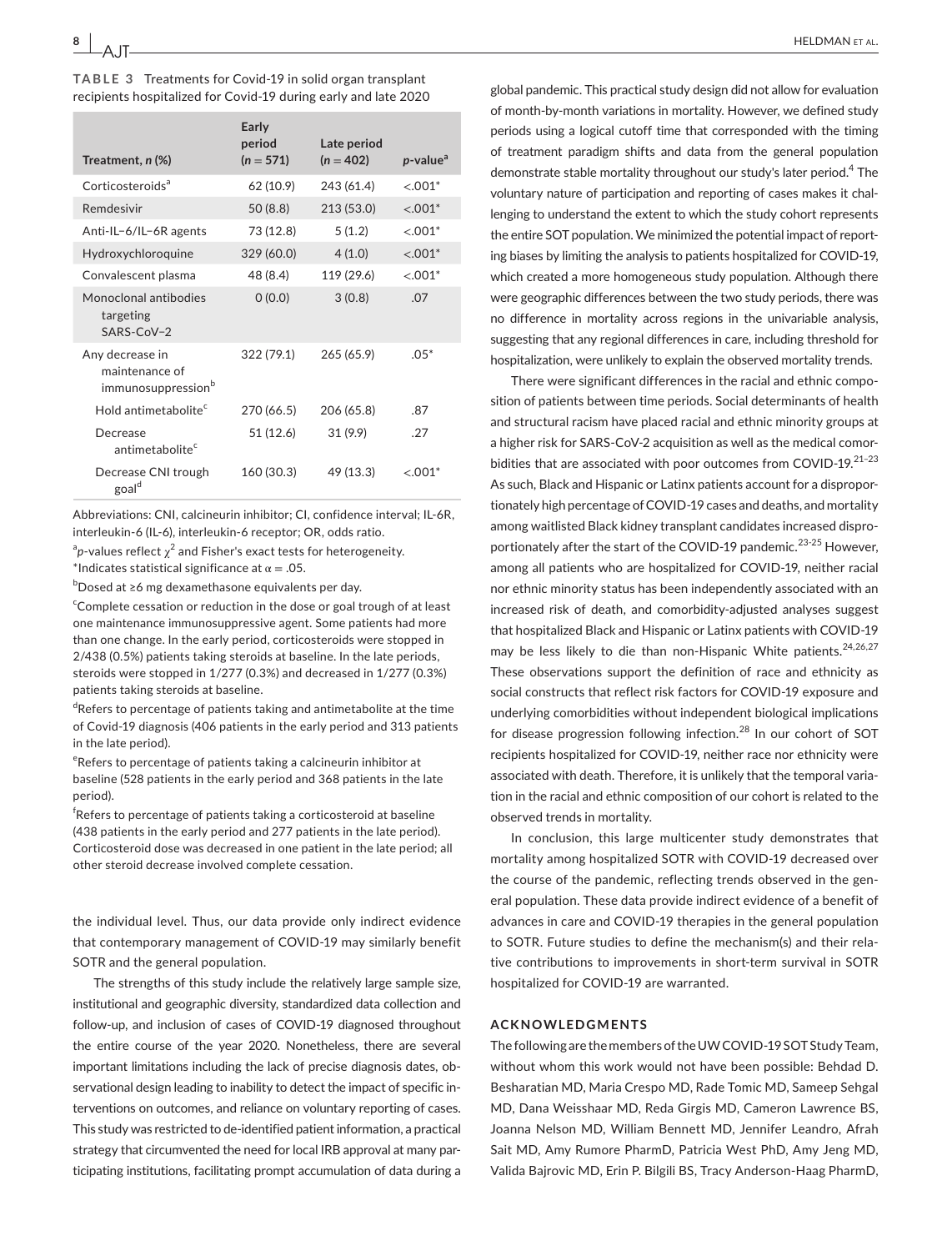BCPS, Abigail Nastase, Abbas Badami MD, Jesus Alvarez-Garcia MD, Lyndsey Bowman-Anger PharmD, Lovelyn Julien MPH, Carlos Ortiz-Bautista MD, Rachel Friedman-Morocco MD, Kiran Gajurel MD, Lizbeth Cahuayme-Zuniga MD, Mark Wakefield MD, Monica Fung MD, Nicole Theodoropoulos MD, MS, Sally T. Chuang MD, Srividya Bhandaram MD, Massimiliano Veroux MD, PhD, Bhavna Chopra MD, Diana Florescu MD, Danielle Witteck, Daniela Diaz, Kathryn Ripley, NP-C, Kapil Saharia MD, MPH, Sanjeev Akkina MD, Todd P. McCarty MD, Ally Webb PharmD, Akanksha Arya MD, Giridhar Vedula MD, Jose-Marie El-Amm MD, M. Katherine Dokus, Arun Narayanan MD, Priscila Cilene Leon Bueno de Camargo MD, Rosemary Ouseph MD, Andrew Breuckner PharmD, Alfred Luk MD, Avinash Aujayeb MBBS, MRCP, Daniel Ganger MD, Douglas S. Keith MD, Federica Meloni MD, Ghady Haidar MD, Lori Zapernick, Megan Moraels MD, Nitender Goyal MD, Tanvi Sharma MD, MPH, Uma Malhotra MD, Alexander Kuo MD, Ana P. Rossi MD, MPH, Angelina Edwards MD, Brian Keller MD, PhD, Christy Beneri DO, Darby Derringer PharmD, Edward Dominguez MD, Elise Carlson PharmD, Faris Hashim MD, Haris Murad MD, Heinrike Wilkens MD, Henry Neumann MD, Imran Gani MD, Joseph Kahwaji MD, Joyce Popoola FRCP, Marian Michaels MD, MPH, Niyati Jakharia MD, Oveimar De la Cruz MD, Alfredo Puing MD, Reza Motallebzadeh, Ravi Velagapudi MD, Rajan Kapoor MD, Sridhar Allam MD, Fernanda Silveira MD, Surabhi Vora MD, MPH, Ursala M. Kelly MD, Uttam Reddy MD, Vikas Dharnidharka MD, MPH, Hani Wadei MD, and Lominadze Zurabi MD.

#### **DISCLOSURE**

The authors of this manuscript have conflicts of interest to disclose as described by the *American Journal of Transplantation*. M.R.H. reports receiving speaking honoraria from Cigna LifeSource. B.D.A. received research support from Leadiant and Scynexis and served as a site investigator for clinical trials for Astellas, Shire, Cidara, F2G, and Scynexis. M.G.I. received research support, paid to Northwestern University, from AiCuris, Janssen, and Shire; he is a paid consultant for Adagio, AlloVir, Celltrion, Cidara, Genentech, Roche, Janssen, Shionogi, and Viracor Eurofins; and he is also a paid member of DSMBs from Janssen, Merck, SAB Biotherapeutics, Sequiris, Takeda, and Vitaeris. J.D.G. has research support from Gilead, Lilly, and Regeneron and served as an advisory board member for Gilead. The other authors have no conflicts of interest to disclose as described by the *American Journal of Transplantation*.

#### **DATA AVAILABILITY STATEMENT**

The data that support the findings of this study are available from the corresponding author upon reasonable request.

#### **ORCID**

*Madeleine R. Heldman* <https://orcid.org/0000-0002-9424-1870> *Olivia S. Kates* <https://orcid.org/0000-0003-4381-0049> *Kassem Saf[a](https://orcid.org/0000-0002-9283-7662)* <https://orcid.org/0000-0002-9283-7662> *Marion Hemmersbach-Mille[r](https://orcid.org/0000-0001-6041-6815)* [https://orcid.](https://orcid.org/0000-0001-6041-6815) [org/0000-0001-6041-6815](https://orcid.org/0000-0001-6041-6815) *Emily A. Blumberg* <https://orcid.org/0000-0002-5193-6170>

*Ricardo M. La Hoz* <https://orcid.org/0000-0002-1560-3192> *Giselle Guerra* <https://orcid.org/0000-0002-4098-4652> *Robert M. Rakit[a](https://orcid.org/0000-0001-8105-8455)* <https://orcid.org/0000-0001-8105-8455> *Maricar Malinis* <https://orcid.org/0000-0002-5720-9994> *Marwan M. Azar* **b** <https://orcid.org/0000-0001-5498-5042> *Zohra S. Chaudhry* <https://orcid.org/0000-0002-8733-2264> *Arzu Velioglu* <https://orcid.org/0000-0001-9750-7585> *Sapna A. Meht[a](https://orcid.org/0000-0002-5588-905X)* <https://orcid.org/0000-0002-5588-905X> *Sajal D. Tann[a](https://orcid.org/0000-0003-2641-5004)* <https://orcid.org/0000-0003-2641-5004> *Michael G. Ison* **D** <https://orcid.org/0000-0003-3347-9671> *David van Dui[n](https://orcid.org/0000-0003-4784-3227)* <https://orcid.org/0000-0003-4784-3227> *Jason D. Goldma[n](https://orcid.org/0000-0002-3825-6832)* <https://orcid.org/0000-0002-3825-6832> *Erika D. Lease* <https://orcid.org/0000-0002-1816-6733>

#### **REFERENCES**

- 1. Kates OS, Haydel BM, Florman SS, et al. COVID-19 in solid organ transplant: a multi-center cohort study. *Clin Infect Dis*. 2020. <https://doi.org/10.1093/cid/ciaa1097>
- 2. Coll E, Fernández-Ruiz M, Sánchez-Álvarez JE, et al. COVID-19 in transplant recipients: the Spanish experience. *Am J Transplant*. 2021;21(5):1825-1837.
- 3. Pereira MR, Mohan S, Cohen DJ, et al. COVID-19 in solid organ transplant recipients: initial report from the US epicenter. *Am J Transplant*. 2020;20(7):1800-1808.
- 4. Finelli L, Gupta V, Petigara T, Yu K, Bauer KA, Puzniak LA. Mortality among US patients hospitalized with SARS-CoV-2 infection in 2020. *JAMA Netw Open*. 2021;4(4):e216556.
- 5. Nguyen NT, Chinn J, Nahmias J, et al. Outcomes and mortality among adults hospitalized with COVID-19 at US medical centers. *JAMA Netw Open*. 2021;4(3):e210417.
- 6. Petrilli CM, Jones SA, Yang J, et al. Factors associated with hospital admission and critical illness among 5279 people with coronavirus disease 2019 in New York City: prospective cohort study. *BMJ*. 2020;369:m1966.
- 7. Ioannou GN, O'Hare AM, Berry K, et al. Trends Over Time in the Risk of Adverse Outcomes Among Patients With Severe Acute Respiratory Syndrome Coronavirus 2 Infection. *Clin Infect Dis*. 2021.<https://doi.org/10.1093/cid/ciab419>
- 8. Harris PA, Taylor R, Minor BL, et al. The REDCap consortium: building an international community of software platform partners. *J Biomed Inform*. 2019;95:103208.
- 9. Bhimraj A, Morgan RL, Shumaker AH, et al. Infectious Diseases Society of America guidelines on the treatment and management of patients with COVID-19. *Clin Infect Dis*. 2020. [https://doi.](https://doi.org/10.1093/cid/ciaa478) [org/10.1093/cid/ciaa478](https://doi.org/10.1093/cid/ciaa478)
- 10. Ciceri F, Castagna A, Rovere-Querini P, et al. Early predictors of clinical outcomes of COVID-19 outbreak in Milan. *Italy. Clin Immunol*. 2020;217:108509.
- 11. Argenziano MG, Bruce SL, Slater CL, et al. Characterization and clinical course of 1000 patients with coronavirus disease 2019 in New York: retrospective case series. *BMJ*. 2020;369:m1996.
- 12. Zhou F, Yu T, Du R, et al. Clinical course and risk factors for mortality of adult inpatients with COVID-19 in Wuhan, China: a retrospective cohort study. *Lancet*. 2020;395(10229):1054-1062.
- 13. Dennis JM, McGovern AP, Vollmer SJ, Mateen BA. Improving survival of critical care patients with coronavirus disease 2019 in England: a national cohort study, march to june 2020. *Crit Care Med*. 2021;49(2):209-214.
- 14. Wu SL, Mertens AN, Crider YS, et al. Substantial underestimation of SARS-CoV-2 infection in the United States. *Nat Commun*. 2020;11(1):4507.